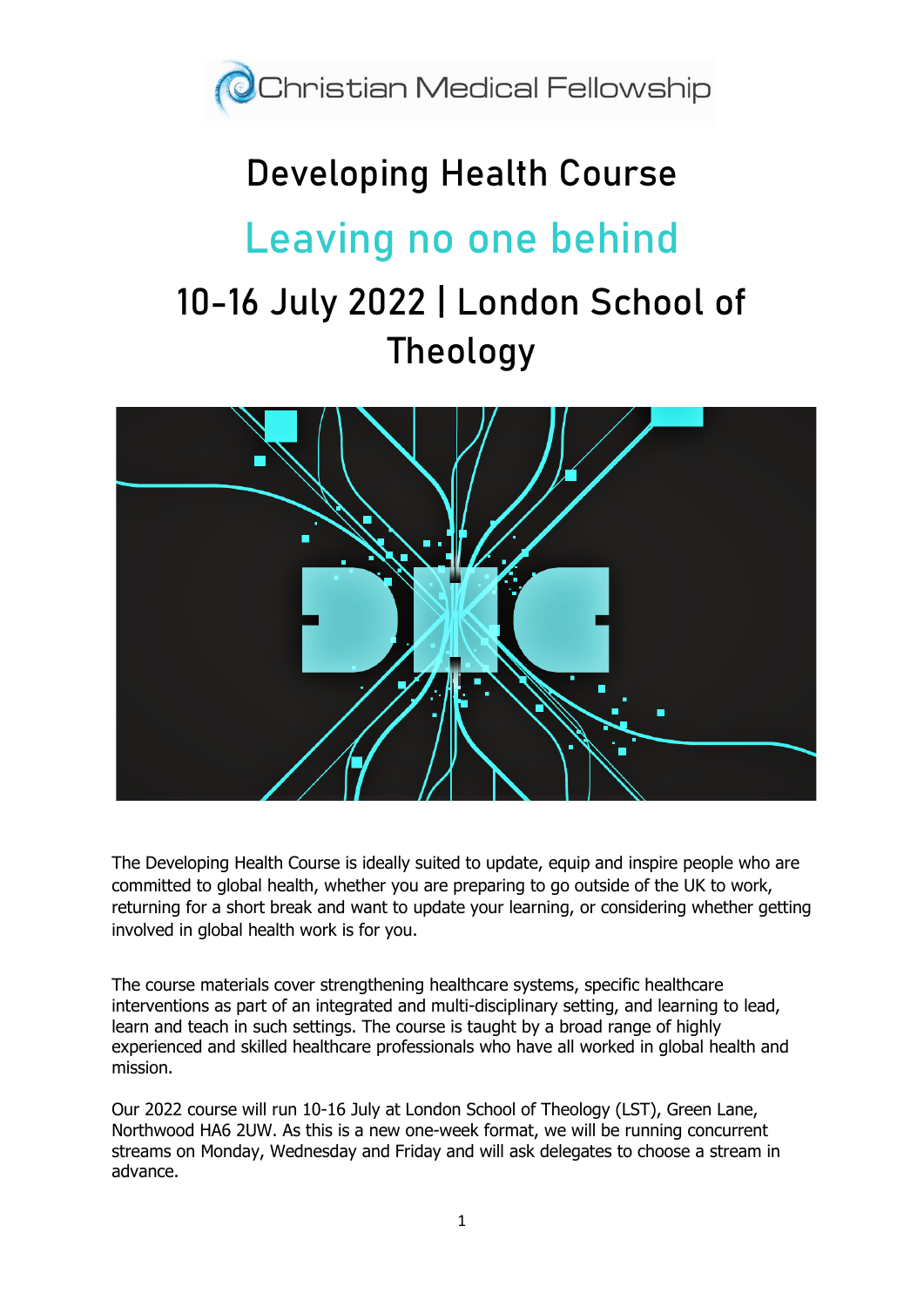

## **OVERVIEW OF THE WEEK**

#### Sunday 10 July

• Registration from 4pm

#### Monday 11 July

Leaving no one behind: community healthcare and common infections

#### Tuesday 12 July

Leaving no one behind: fragile states, refugees and mental health

• Complex Learning Day

#### Wednesday 13 July

Leaving no one behind: children

- Paediatrics
- Mission Fair 7-9pm

#### Thursday 14 July

Leaving no one behind: peacebuilding through healthcare, chronic illness, rehabilitation and palliative care

• Complex Learning Day

#### Friday 15 July

Leaving no one behind: servant leadership, women's health and cross-cultural education

- Servant Leadership
- Stream 1: Women's Health
- Stream 2: Cross-cultural education
- Communion and celebration dinner

### **DAILY SCHEDULE**

| 07:45 | Prayers                                                                                               |
|-------|-------------------------------------------------------------------------------------------------------|
| 08:15 | <b>Breakfast</b>                                                                                      |
| 09:00 | Learning (break mid-morning)                                                                          |
| 13:00 | Lunch                                                                                                 |
| 14:00 | Learning (break mid-afternoon)                                                                        |
| 18:15 | Supper                                                                                                |
| 19:15 | Evening sessions/discussion on subjects such as licensing, coming back to the<br>NHS, impact of COVID |